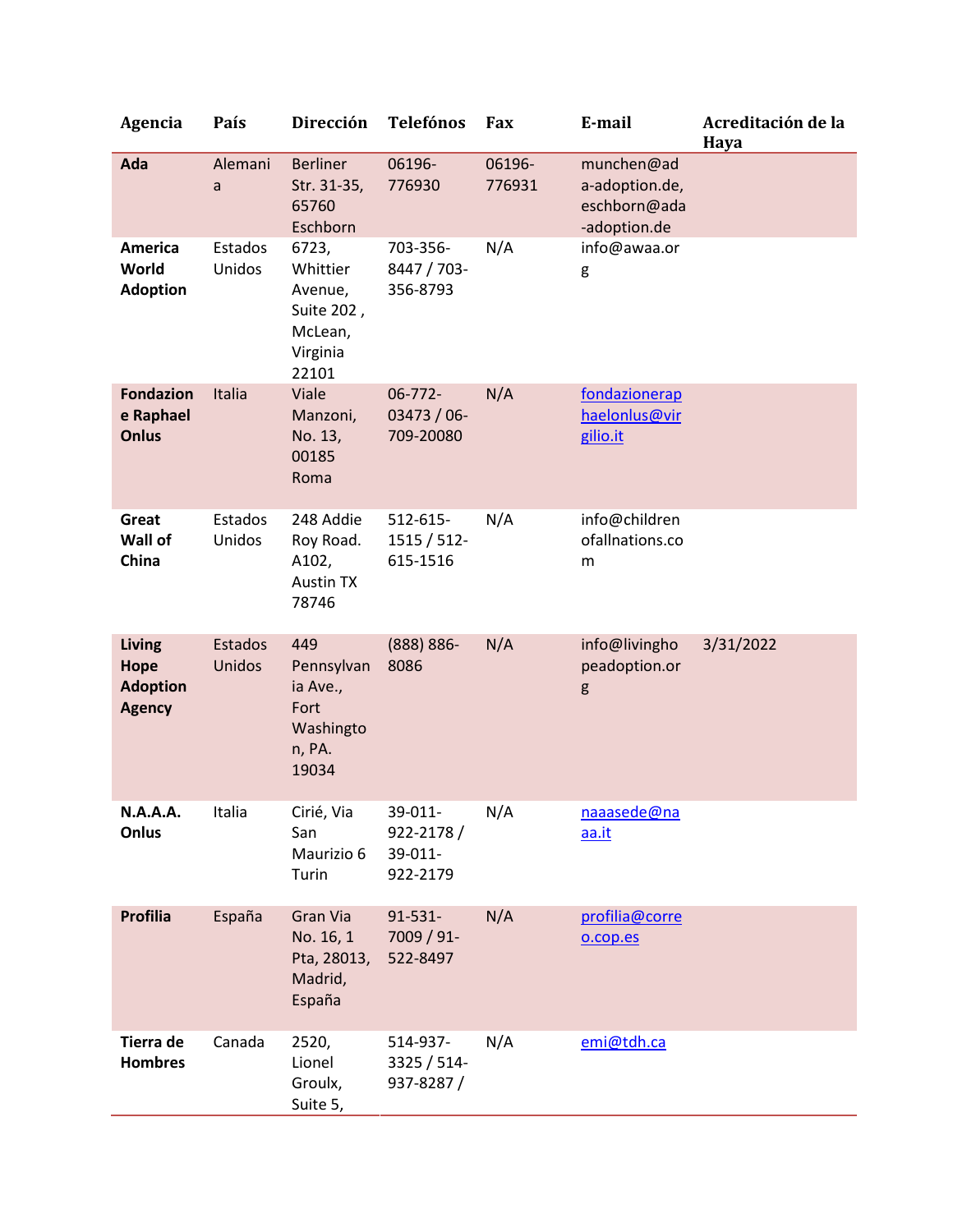|                                                                                                                                   |                          | Montreal,<br>Quebec                                                                                        | 514-933-<br>7125                           |                       |                              |            |
|-----------------------------------------------------------------------------------------------------------------------------------|--------------------------|------------------------------------------------------------------------------------------------------------|--------------------------------------------|-----------------------|------------------------------|------------|
| <b>Lifeline</b>                                                                                                                   | <b>Estados</b><br>Unidos | 2104<br>Rocky<br>Ridge RD;<br><b>Birmingha</b><br>m, Al<br>35216                                           | 205-967-<br>$0811/1$ -<br>800-875-<br>5595 | 205-969-<br>2137      | www.lifelinech<br>ild.org    | 11/29/2020 |
| <b>FIAC-</b><br><b>HORIZON</b><br><b>Flanders</b><br>Interconu<br>ntry<br><b>Adoption</b><br>Care<br><b>Horizon</b><br><b>VZW</b> | <b>Belgica</b>           | Stationsstr<br>aat 80A en<br>2440 Geel,<br>Codigo<br>Postal,<br>Amberes;<br>calle<br>Stationstra<br>at 80ª | 32(0)14700<br>471                          | 320-14-<br>700-480    | info@fiac-<br>vzw.be         |            |
| <b>Adecop</b>                                                                                                                     | España                   | Alicante,<br>Aveda.<br>Doctor<br>Gadea, N°<br>$20 -$<br>Entlo.C.P.<br>03003                                | 965-928-<br>533                            | 965-126-<br>501       | alicante@adec<br>op.org      |            |
| Ai Bi<br><b>Associazio</b><br>ne Amici<br>Dei<br><b>Bambini</b>                                                                   | Italia                   | Via<br>Marignano<br>18 20098<br>Mezzano<br>di San<br>Guiliano<br>Milanese<br>(MI)                          | 02-988221                                  | $02 -$<br>98822381    | www.aibi.it-<br>aibi.it      |            |
| <b>Adoption</b><br><b>Avenues</b>                                                                                                 | Estados<br>Unidos        | 9498 SW<br><b>Barbur</b><br>Blvd., Suite<br>305,<br>Portland,<br>OR 97219                                  | $(503)977 -$<br>2870,                      | $(503)977 -$<br>5095  | info@adoptio<br>navenues.org | 3/31/2018  |
| <b>Across the</b><br>World<br><b>Adoption</b>                                                                                     | Estados<br>Unidos        | 399 Taylor<br>Boulevard,<br>Suite 102<br>Pleasent                                                          | $(925)$ 356-<br>6260                       | $(925) 827 -$<br>9396 | adop@atwkids<br>.org         | 11/30/2016 |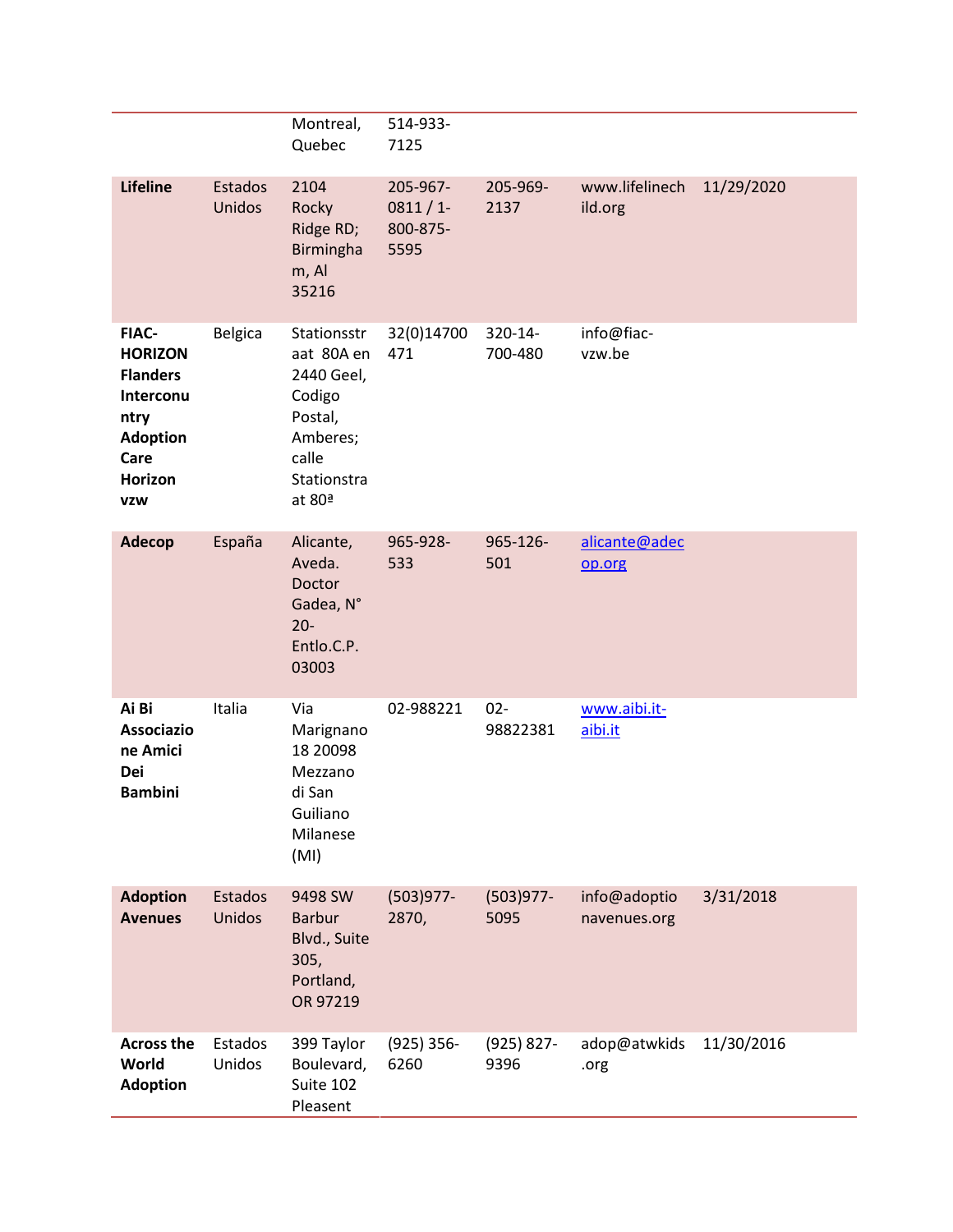|                                                                   |                   | Hill,<br>California<br>94523                                             |                        |                      |                              |            |
|-------------------------------------------------------------------|-------------------|--------------------------------------------------------------------------|------------------------|----------------------|------------------------------|------------|
| <b>Childrens</b><br><b>House</b><br><b>Internatio</b><br>nal      | Estados<br>Unidos |                                                                          | 360-383-<br>0623       |                      | chi4adopt@ao<br>I.com        | 11/24/2017 |
| <b>Adopt</b><br><b>Abroad</b>                                     | Estados<br>Unidos | 1424<br>North 2nd<br>St.<br>Harrisburg,<br>PA 17102<br>U.S.A.            | $+1-(888)$<br>344-6876 |                      | http://adopt-<br>abroad.com/ | 3/31/2018  |
| Little<br><b>Miracles</b><br>Internatio<br>nal<br><b>Adoption</b> | Estados<br>Unidos | 600 South<br>Tyker St.<br><b>Suite 1302</b><br>Amarillo,<br><b>Texas</b> | $(806)351 -$<br>1100   | $(806)$ 351-<br>1533 | adopt@littlem<br>iracles.org |            |
| <b>Childrens</b><br>Hope<br>Internatio<br>nal                     | Estados<br>Unidos | 11780<br>Borman<br>Drive, St.<br>Louis; MO<br>63146                      | $(314) 890 -$<br>0086  | $(314)427 -$<br>4288 | www.childrens<br>Hope.net    | 3/31/2021  |
| <b>Nightlight</b><br><b>Cristian</b><br><b>Adoptions</b>          | Estados<br>Unidos | <b>767 Lane</b><br><b>Allen Road</b><br>Lexington,<br>KY 40504           | $(502)$ 423-<br>5780   |                      | info@nightligh<br>t.org      | 3/27/2018  |
| <b>Adoption</b><br>by<br><b>Sheperd</b><br>Care                   | Estados<br>Unidos | 5935 Taft<br>Street,<br>hollywood,<br>FL 33021                           | 954-981-<br>2060       | 954-981-<br>2117     | www.adoptab<br>sc.org        | 8/31/2020  |
| Adopta                                                            | España            |                                                                          |                        |                      | www.adoptab<br>cn.org        |            |